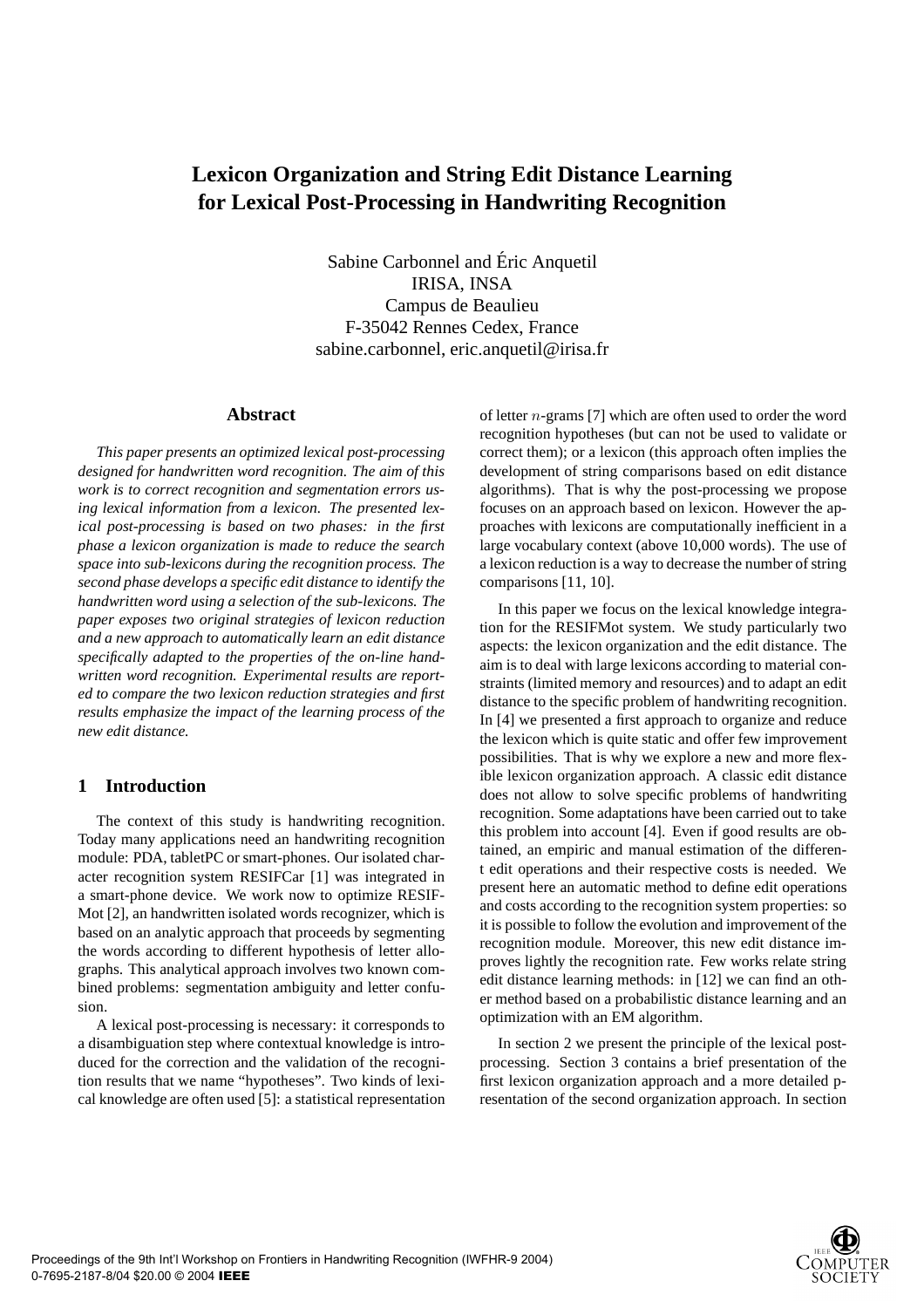4 we expose the edit distance principle, the first realized adaptations and their limits. Section 5 is dedicated to the new edit distance based on our automatic learning method. Experiments and results are reported in section 6: we compare the two lexicon organization approaches and we evaluate the impact of the new edit distance on the recognition rate.

## **2 Basic principle of lexical post-processing**

We focus our study on two problems: lexicon organization and adaptation of the edit distance to the handwriting recognition problem. The lexical post-processing approaches we present are made up of two phases: lexicon organization (and indexation of sub-lexicons from the complete lexicon) and lexical post-processing (exploitation of the knowledge, the organized lexicon, using a specific edit distance). The lexicon organization phase corresponds to an *a priori* clustering of the words having the same global characteristics into sub-lexicons. During the post-processing phase only some pertinent sub-lexicons are activated: it is the reduction step (step 1 in figure 1). This step permits to limit the search space when recognizing. The second step of the post-processing phase is based on a matching (edit distance) between the recognition hypotheses and the words inside the pertinent selected sub-lexicons (step 2 in figure 1). Choices concerning lexicon organization, indexation,



**Figure 1. Lexical knowledge exploitation.**

reduction and edit distance are important because they have a direct influence on the post-processing quality in terms of time, recognition rate and memory requirements.

## **3 Lexical knowledge modeling**

The aim of the lexicon organization is to structure the lexicon for the reduction process. The reduction consists in the selection of one or several pertinent sub-lexicons with different criteria. The reduction can be either dynamic, sublexicons are formed during the post-processing phases, or static, sub-lexicon are *a priori* determined and indexed. We choose a static reduction method to lower the computation time. The aim is to produce the smallest sub-lexicons with a robust access criteria: the post-processing time decreases with the sub-lexicon size, but the risk to select a "bad" sublexicon increases.

Following this idea, we use global word characteristics to organize the lexicon into sub-lexicons according to their shapes. These characteristics can be considered as orthogonal information from those obtained by the analytic recognition process [9]. Word shapes are based on the most pertinent downstrokes (downstrokes shapes in figure 2), which are robust in handwriting [2] and composed of four sorts of pertinent downstrokes: ascender, descender, long and median.

We worked on two lexicon organization approaches. In the first approach [4] words are grouped according to their visual similarities and their size. Then the reduction step consists in selecting the sub-lexicons having exactly the same generic shape and similar size than the recognition hypotheses. In the second approach characteristic vectors are extracted from words and grouped in fuzzy clusters using an unsupervised clustering algorithm. A distance computation between vector hypotheses and sub-lexicon indexes is needed to select the nearest sub-lexicons.

## **First approach of organization: words classification from their generic shapes**

The principle of this organization is to group the words with near shapes and sizes in the same sub-lexicon. The shapes are compressed. This is done by replacing a sequence of successive median downstrokes by only one. This coding increases the importance given to the prominent downstrokes because they are more robust than the median downstrokes in handwriting. We name such compressed shape: generic shape (see figure 2). To compensate the informa-

| blue | blue | $  $ $  $ $  $<br>blue | $  $ $  $ $  $<br>blue | $  $ $  $ $  $<br>blue | $  $ $  $ $  $<br>blue | $  $ $  $ $  $<br>blue | $  $ $  $ $  $<br>blue | $  $ $  $ $  $<br>blue | $  $ $  $ $  $<br>blue | $  $ $  $<br>blue | $  $ $  $<br>blue | $  $ $  $<br>blue | $  $ $  $<br>blue | $  $ $  $<br>blue | $  $ $  $<br>blue | $  $ $  $<br>blue | $  $ $  $<br>blue | $  $ $  $<br>blue | $  $ $  $<br>blue | $  $ $  $<br>blue | $  $ $  $<br>blue | $  $ $  $<br>blue | $  $ $  $<br>blue | $  $ $  $<br>blue | $  $ $  $<br>blue | $  $ $  $<br>blue | $  $ $  $<br>blue | $  $ $  $<br>blue | $  $ $  $<br>blue | $  $ $  $<br>blue | $  $ $  $<br>blue | $  $ $  $<br>blue | $  $ $  $<br>blue | $  $ $  $<br>blue |
|------|------|------------------------|------------------------|------------------------|------------------------|------------------------|------------------------|------------------------|------------------------|-------------------|-------------------|-------------------|-------------------|-------------------|-------------------|-------------------|-------------------|-------------------|-------------------|-------------------|-------------------|-------------------|-------------------|-------------------|-------------------|-------------------|-------------------|-------------------|-------------------|-------------------|-------------------|-------------------|-------------------|-------------------|
|------|------|------------------------|------------------------|------------------------|------------------------|------------------------|------------------------|------------------------|------------------------|-------------------|-------------------|-------------------|-------------------|-------------------|-------------------|-------------------|-------------------|-------------------|-------------------|-------------------|-------------------|-------------------|-------------------|-------------------|-------------------|-------------------|-------------------|-------------------|-------------------|-------------------|-------------------|-------------------|-------------------|-------------------|

#### **Figure 2. Generic shapes.**

tion loss due to the compression step, a characteristic of the word length is added. It is based on an approximation of the downstroke number. These two global characteristics di-

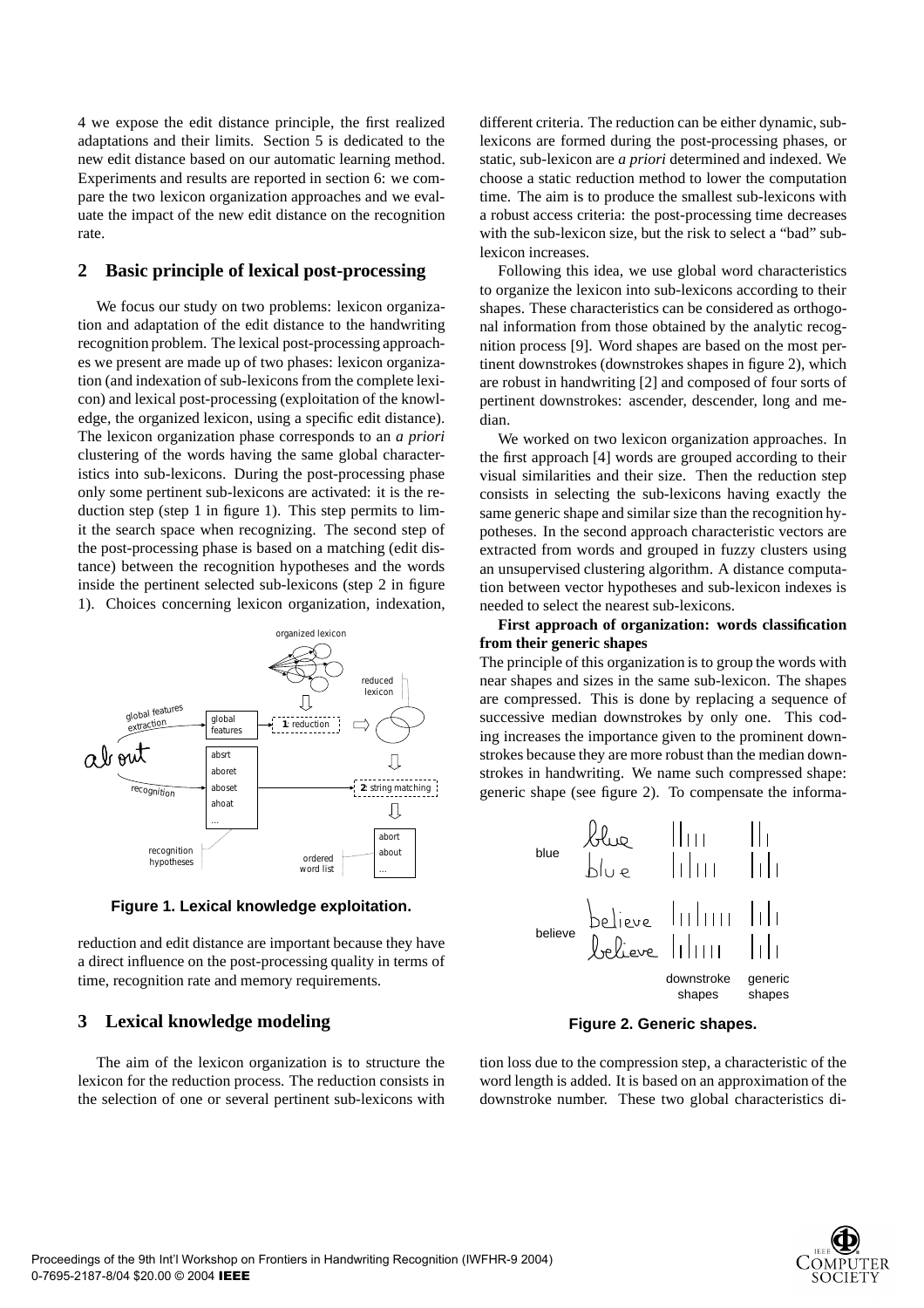rectly induce the static lexicon organization in sub-lexicons (they index the sub-lexicons).

#### **Second approach of organization: unsupervised clustering from words characteristic vector**

We present here a new approach based on an automatic clustering of visually similar words using a fuzzy unsupervised clustering algorithm. Each word is represented by a n-dimensional characteristic vector depending on robust information of handwriting. These characteristics are defined from word shape elements: median downstroke number, prominent downstroke number, and informations about the relative position of prominent downstrokes in the word. We use the unsupervised clustering algorithm FCM (fuzzy c-mean [6, 3]), to generate the sub-lexicons. These clusters are indexed by their centers or prototypes. The words are distributed in one or several clusters according to their membership degree. Redundancy is introduced specifically for words whose global form is near from several centers. Several parameters have an influence on this organization performances: first, the choice of the cluster numbers influences the sub-lexicons size and the post-processing time and quality and second the choice of the characteristics is an important factor for the organization quality. These two parameters bring flexibility and improvement possibilities to the organization. After this *a priori* organization step, we obtain a set of indexed sub-lexicons.

# **4 Lexical knowledge exploitation**

The lexical post-processing, based on the hypothesis list, coming from the recognition process is constituted of two steps: first, the lexicon reduction to select one or several pertinent sub-lexicons (step 1 on figure 1); second, the string matching between recognition hypotheses and reduced lexicon words using a specific edit distance, in order to determine the nearest lexicon word from the handwritten word (step 2 on figure 1). We present in the following subsection strategies for the lexicon reduction depending of the lexicon organization. In subsection 4, we introduce the notion of edit distance and its adaptations to handwriting recognition.

#### **Lexicon reduction strategies**

During the reduction step, the strategy depends on the chosen lexicon organization. In the case of the organization with generic shapes, the reduction corresponds to the exact comparison between the pair (generic shape, size) and the sub-lexicon index. In the case of the organization with FCM unsupervised clustering, the distance between word vectors and each index is computed to estimate the nearest sub-lexicons. The number of selected sub-lexicons depends on a threshold  $\varepsilon$  defined as follow:  $d_{min}(i)/d(i, j) \leq \varepsilon$ where  $d_{min}(i)$  is the distance between the word vector i and its nearest center and  $d(i, j)$  is the distance between the word vector i and the center j. The threshold  $\varepsilon$  permits to adapt the number of selected sub-lexicons: if a word vector is near only one center then only one sub-lexicon is selected. An evaluation of the impact of  $\varepsilon$  is presented in section 6.

#### **Principle of an edit distance dedicated to handwriting recognition**

Several distances can be used to correct and validate the recognition hypotheses. First, we present an extension of the Levenshtein distance [8] (substitution, insertion and deletion) to handwriting and then an optimized version more adapted to the recognition system RESIFMot.

*Extended distance*

Seni, Kripasundar and Srihari [13] extended the Levenshtein distance to compensate the specific errors induced by an handwriting recognition process. They added three edit operations with static costs: fusion, division and pair substitution. These costs are static and can belong to three categories for each operation: very likely, likely and unlikely. Edit operation tables and costs associated to each category for each operation are empirically determined (see table 1).

#### **Table 1. Examples of edit operations for fusion (fus) and substitution (sub).**

| very likely fus<br>cost: 0.3    | likely fus<br>cost: 0.35                       | very likely sub<br>cost: 0.25 |
|---------------------------------|------------------------------------------------|-------------------------------|
| $cl \rightarrow d$              | $\exists s \rightarrow h$                      | $a \rightarrow u$             |
| $cr \rightarrow a$              |                                                | $h \rightarrow h$             |
| $\cdots$ $\rightarrow$ $\cdots$ | $\cdots \rightarrow \cdots \rightarrow \cdots$ |                               |

### *Modified distance: dist<sub>modif</sub>*

We have optimized this extended distance [4] by introducing a penalization factor depending on structural differences between the compared characters (first modeling level of RESIFCar system [1]). An other penalization factor is based on the absence or on the presence of diacritic symbols (dots, t-bar, ...) which is a global information detected during the recognition phase.

This modified edit distance offers interesting results in comparison with the extended distance. However an empirical determination of the edit operations and their associated costs is needed (see table 1). Taking into account all the possible operations is very long and difficult. That is why we introduce here an automatic learning mechanism, presented in the following section, in order to define the set of possible edit operations and their associated costs.

# **5 Automatic learning of an edit distance for handwriting**

Manually determining the tables set and the costs is difficult. Moreover these operations depend on the recognizer

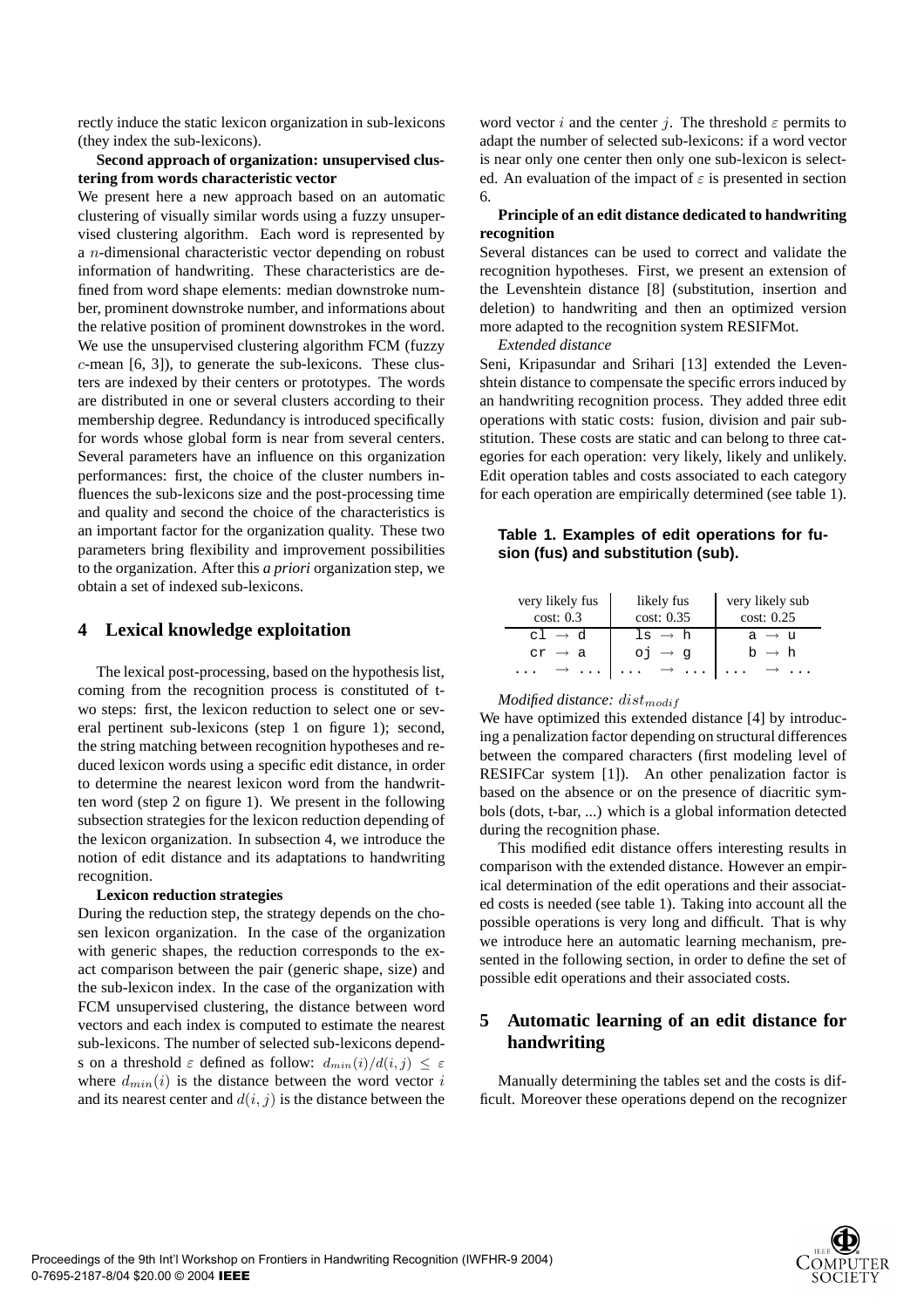properties, that is why improving the recognizer require to make a new empirical adaptation of the edit distance. In order to automatically build all the edit tables and their associated costs, we design an automatic learning process based on two steps (see figure 3): the first step uses the recognition system in a supervised mode to detect the set of all possible edit operations with a basic matching rule  $(dist<sub>learn</sub>)$ ; the second step corresponds to the edit cost computation for all the possible edit operations in order to determine the edit distance parameters. The two steps are presented in



**Figure 3. Principle of the edit distance learning.**

the following and permit to learn the parameters of the new edit distance:  $dist_{auto}$ . Then we present an improvement method for  $dist_{auto}$  inspired from boosting approaches.

**Basic matching rule definitions:**  $dist_{learn}$ Our aim in this section is to initialize the learning by a first estimation using basic matching rules. The basic matching rules are defined according to the word shapes. We consider the word shape as a canonic downstroke sequence. We denote by  $shape(m)$  the shape of the word m composed with the downstroke sequence. The  $word_{ref}$  corresponds to a symbolic transcription of the handwritten word: this is the ground truth. The  $hyp$  is a character string produced by the recognition process.

The learning distance  $dist_{learn}$  is composed of six character edit operations: substitution, insertion, deletion, fusion, division and pair substitution. An initial cost is allowed to each operation according to the character shapes. For  $op_1$ , regrouping the operations of substitution, fusion, division and pair substitution, we have:

$$
cost_{op1}(A, B) = \begin{cases} 0 & \text{if } A = B \\ cost_{fixed_{op1}} & \text{if } shape(A) = shape(B) \\ cost_{infinite} & \text{otherwise} \end{cases}
$$

For  $op_2$ , the costs for the insertion and deletion operations are defined as follow:

$$
cost_{op_2}(A) = \begin{cases} cost_{fixed_{op2}} & \text{if } A \text{ contains only median} \\ cost_{infinite} & \text{otherwise} \end{cases}
$$

The fixed costs associated to  $op_1$  and  $op_2$  operations are empirically defined according to the modified distance (see section 4). This basic distance  $dist_{learn}$  is based on fundamental word structures and allows a matching between the learning pair: a word label  $word_{ref}$  and an hypothesis  $hyp$ . The edit operations selected and counted in the learning tables correspond to the operations that obtained the minimal distance.

**Step 1: computation of the edit operation frequencies** We use  $dist_{learn}$  to match the learning pairs  $word_{ref}$ -hyp. Insertion and deletion are allowed only if the hypothesis downstroke number is not correctly detected *i.e.* if the hypothesis downstroke number is different from the expected  $word_{ref}$  downstroke number. At the end of each matching, confused character sequences and their occurrences are counted in edit tables. For instance, if we consider the matching between "vmascimum" (hyp) and "maximum" (word<sub>ref</sub>). The minimal distance is obtained with the v deletion and the fusion of  $s$  and  $c$  in  $x$ . Then  $v$  is added in the deletion table and  $(sc, x)$  in the fusion table. This learning is realized with the matching between labeled words  $word_{ref}$  and the *n* first recognition hypotheses. It is possible to increase the importance of the edit operations learned from the nearest hypothesis by introducing a weight in the count of these operations in the edit tables.

#### **Step 2: edit costs computation**

This step consists in assigning a cost to each edit operation according to the frequencies which have been learned in the edit tables. The main idea is to assign a low cost to very frequent operations and a high cost to non-frequent operations. For each edit operation op the cost is proportional to  $1/\#_{op}$  $(\#_{op})$  is the frequency computed in 5). After this step we obtain the new edit distance  $dist_{auto}$ .

#### **Improvement of the learning process**

We recently experimented an improvement process for the edit distance learning. The main idea is inspired by the boosting concepts [14]. We developed an incremental learning process based on three iterative steps: first, learning a new edit distance using the automatic learning distance presented before, second compute the errors for this distance on the learning base (pairs  $word_{ref}$ -hyp), third modify the weights of the learning base elements according to errors. At each iteration a new distance is computed according to the precedent distance. The incremental process permits to modify the impact of the counted edit operations according to the error rate: the importance of an edit operation is decreased if the current edit distance can not correct the hypothesis, but is increased otherwise. That means the learning process focuses on the errors that the current distance does not correct. After  $N$  iterations of this improvement algorithm we obtain  $N$  edit distances and their associated error rates. For the post-processing, a new edit distance  $(dist_{autoInc})$  is computed by a combination of these N distances in order to give them an importance inverse to their error rate.

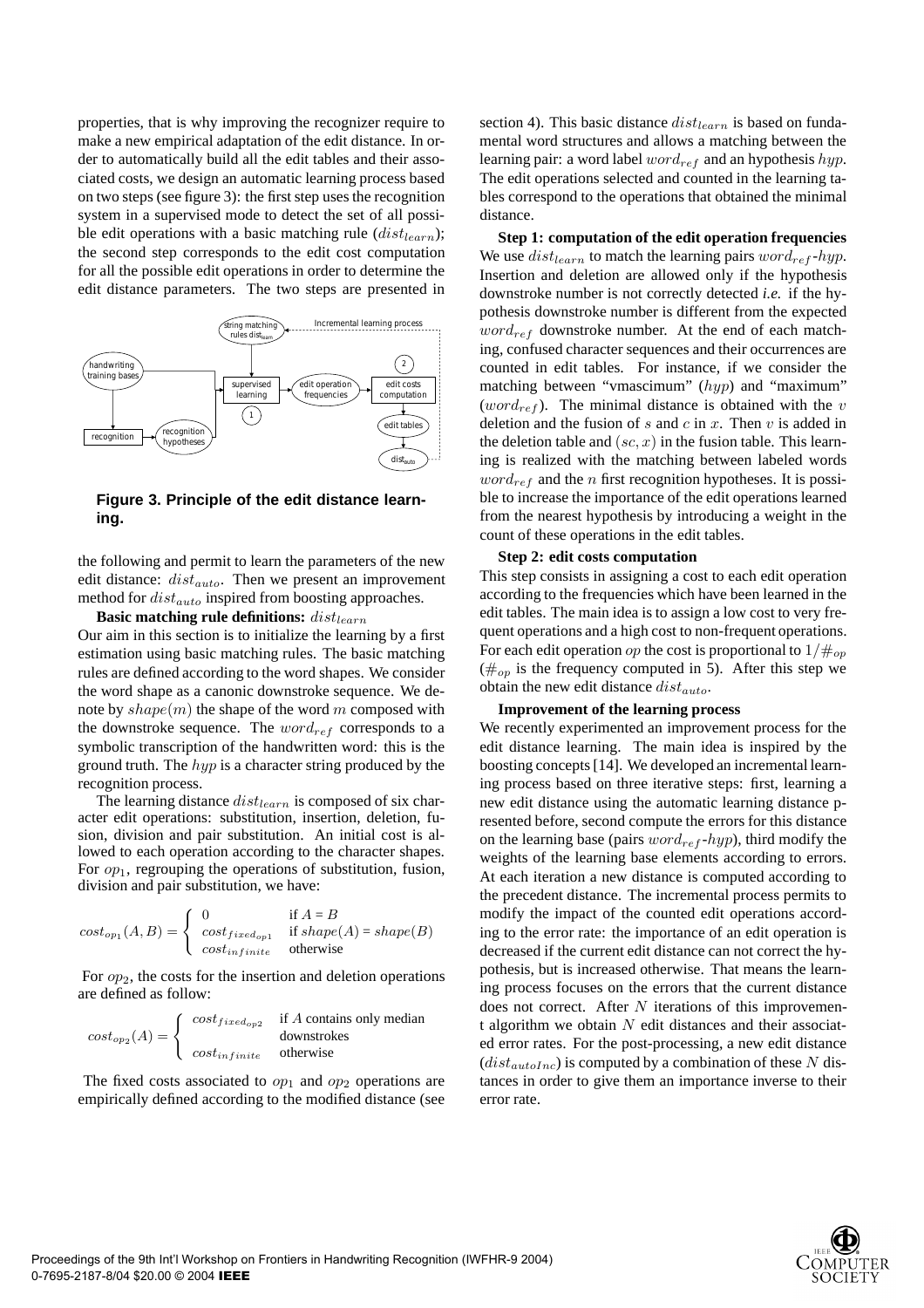### **6 Experimentations and results**

First, we report experimental results to compare the two different post-processing approaches according to the recognition rate, the post-processing time and the memory size requirement. Then we illustrate the impact of the edit distance learning method. The word recognizer RESIFMot we use is in an optimization phase, that means that we focus for the experiments on relative recognition rates.

#### **Impact of the lexicon organization**

The tests have been carried out on a base of 2000 handwritten words (from two writers). These words are the 1000 more likely words in English. We present the postprocessing impact using a 25000 word lexicon including these 1000 words. The handwritten words are in lower case but this is the only constraint for the writers. The test set is independent of the learning set recognition system. The conditions of this experiments are the same than those exposed in [4]. We present results for the second organization approach, *i.e.* the word vectors clustering, before comparing them with the results of the first method, *i.e.* the generic shapes (section 3).

Figure 4-a concerns the influence of the sub-lexicon number on post-processing time and recognition rate. The post-processing time, which is directly dependent on the reduced lexicon size, decreases when the sub-lexicon number for the organization phase increases: the sub-lexicons are smaller. The recognition rate is around 78% (using a 25000 word lexicon) and is maximal for this experiment for a value of 250 clusters. Figure 4-b presents the impact of the threshold  $\varepsilon$  (section 3). This parameter has an influence on the number of selected sub-lexicons during the reduction. The number of selected sub-lexicons is inversely proportional to  $\varepsilon$ . According to this study, the optimal value for our lexicon is  $\varepsilon = 0.95$ . We use several criteria to compare the two lexicon organization approaches (see table 2): recognition rate, correct selection rate (*i.e.* how much times the correct word in is the reduced lexicon), lexicon words redundancy rate (*i.e.* how much time a word is present in the lexicon), and relative post-processing time. The "list"

## **Table 2. Comparison of the organizations for a lexicon of 25000 words.**

|                   | 1. generic         | 2. word vectors    | list                |
|-------------------|--------------------|--------------------|---------------------|
|                   | shapes             | clustering         |                     |
| redundancy rate   | 1.9                | 1.3                |                     |
| reduced lex. size | $1000 \text{ w}$ . | $3000 \text{ w}$ . | $25000 \text{ w}$ . |
|                   | 20 x faster        | 7 x faster         |                     |
| correct selection | 98%                | 96%                | 100%                |
| recognition rate  | 80%                | 78%                | 80 %                |

column corresponds to a lexicon without any specific or-



**Figure 4. Influence of the sub-lexicon number (a) and of the threshold**  $\varepsilon$  **(b) on the recognition rate and on the reduced lexicon average size.**

ganization. It is a reference to compare the two others. We observe that the first approach has a slightly better influence on the recognition rate and on the post-processing time than the second, but the redundancy rate is higher: in average a word is present 1.9 times in the lexicon. This introduces an important memory requirement. For the second approach, the redundancy rate is interesting, but the correct selection rate is lower (and the recognition rate decreases in the same way).

#### **Impact of edit distance on recognition rate**

Now we aim to compare the recognition rate obtained with the modified edit distance  $dist_{modif}$  (with an empirical elaboration), the automatically learned edit distance  $dist_{auto}$ and its improved version  $dist_{autoInc}$ . For these experiments we use a data base composed of 6000 words written by 7 writers. The learning set is a 3000 handwritten words base (4 different writers). The distance evaluation is carried out with an other handwritten base: 3000 words written by 3 other writers. This approach is writer-independent because learning set and test set are independent. The results reported in table 3 show that the automatically learned distance  $dist_{auto}$  permits to obtain slightly better results (er-